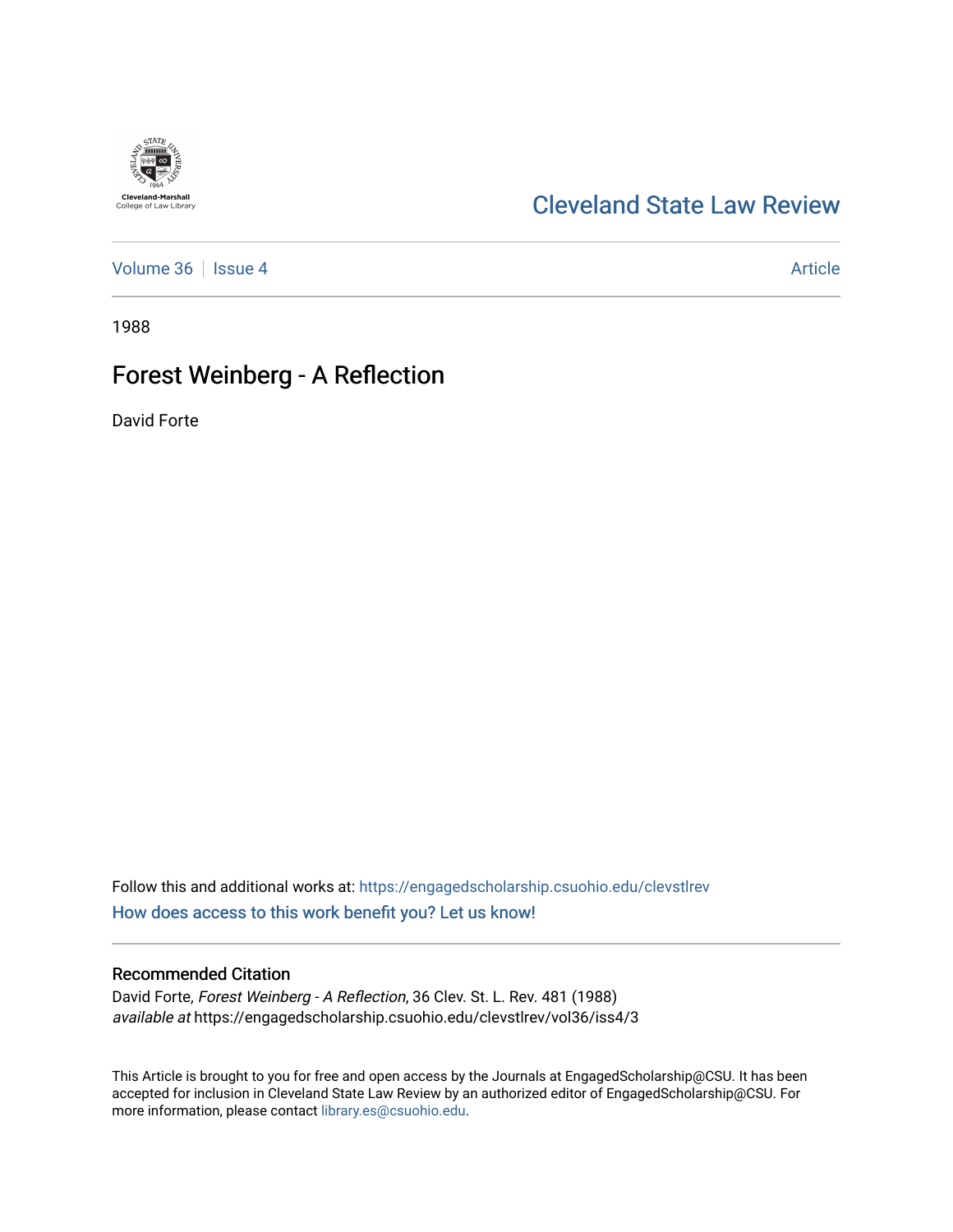### FORREST WEINBERG-A REFLECTION

#### David Forte\*

Forrest Weinberg was a man who knew only how to give, never to take or to demand for himself. Despite his great success as a practitioner and law reformer, when he applied to join the faculty at Cleveland-Marshall, he asked for no higher rank than would any young untested law teacher. He did not ask to be moved along the promotion ladder more quickly than anyone else. Rather, he intended to use his full allotment of untenured years to build up a body of scholarship in order to earn tenure and promotion as an academic, not as what he had been before.

Professor Weinberg never felt himself superior to others because of his superior accomplishments. He sought counsel and guidance from younger faculty. He approached research with the firm knowledge that he knew little, and **by** doing so, he learned much.

He gave nothing but love to his students. It was his love that impelled him to long hours of preparation, of demanding rigor and excellence, and of preparing new colleagues for the craft he treasured so deeply.

Among the inestimable gifts that a loving God bestows upon His creatures, **I** count the friendship of Forrest Weinberg as one of the most prized.

**<sup>\*</sup>** Professor of Law, Cleveland-Marshall College of Law, Cleveland State University; **A.B.,** Harvard University; M.A., University of Manchester; Ph.D., University of Toronto; **J.D.,** Columbia University.